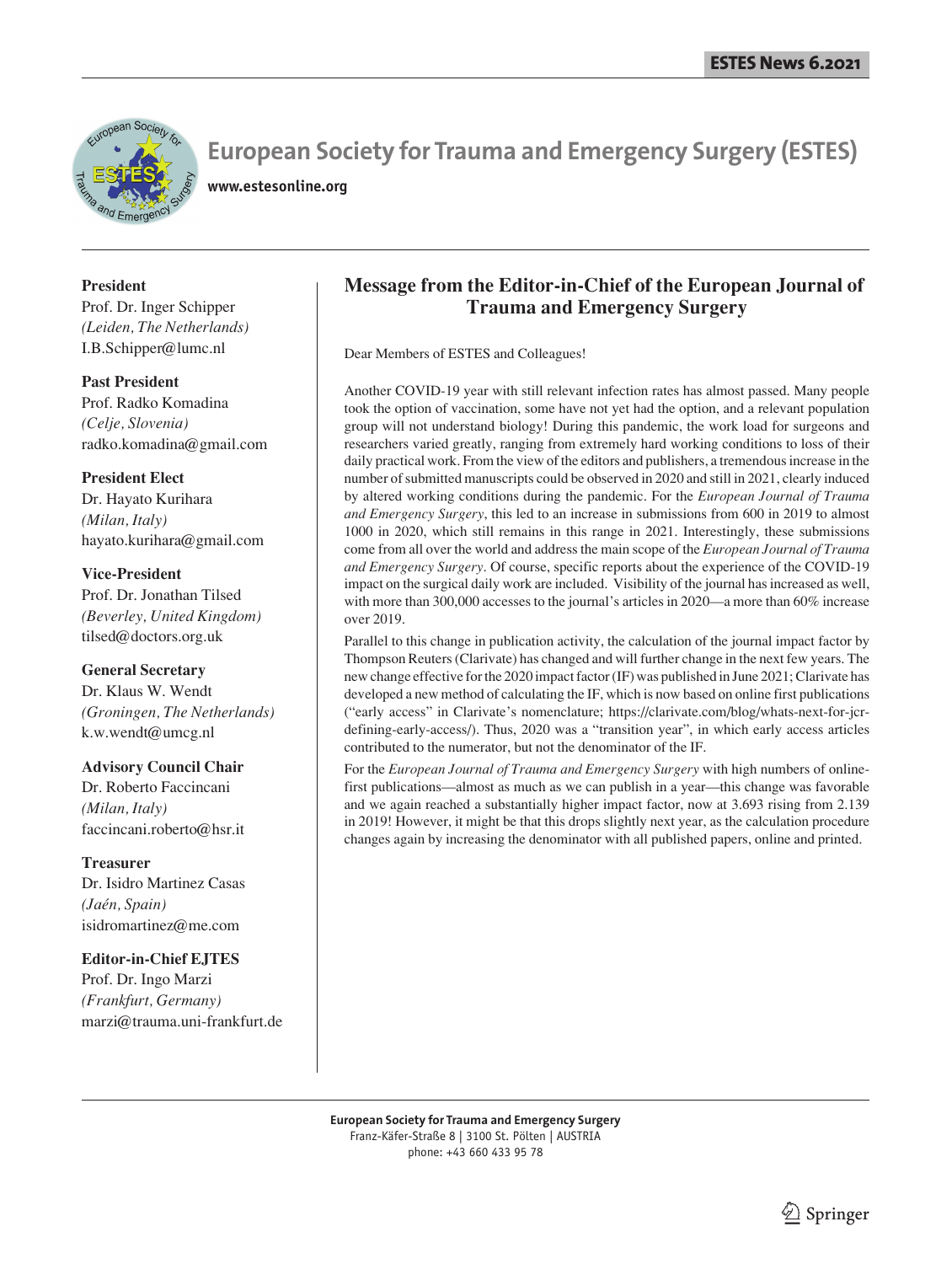

# **European Society for Trauma and Emergency Surgery (ESTES)**

**www.estesonline.org**



Fig. 1 Development of the source items, citations and impact factor over the last few years.

| <b>Category name</b>      | 2017 | 2018                    | 2019         | 2020        |
|---------------------------|------|-------------------------|--------------|-------------|
| <b>Emergency medicine</b> |      | $11/26$ (Q2) 13/29 (Q2) | $11/31$ (Q2) | $6/32$ (Q1) |

Fig. 2 Journal ranking in subject category "Emergency medicine".

In addition, we jumped up in the ranking in the Q1 quartile and reached rank 6 of 32 in the category of emergency medicine as shown in Fig. 2. This is a tremendous development of the Journal of the European Society for Trauma and Emergency Surgery (ESTES) and reflects its impact and relevance in this field! All of the contributors—authors, reviewers, and all board members—can be proud of this and take it as motivation to continue in this direction.

As the Editorial Board of the Journal has always been dynamic, we welcome Prof. George Velmahos from Harvard Medical School from Boston and Inger Schipper, our current ESTES president, as new Editors of the *European Journal of Trauma and Emergency Surgery*. In addition, a substantial number of colleagues have stepped into the Section Editor Board and Advisory Board to support the handling of all the manuscripts. Furthermore, I would like to thank all members leaving the Board after their term or due to personal changes. This is coupled with an invitation to ESTES members to become actively involved in the Journal and to propose new ideas for our Focus On topics. Please feel free to contact me directly.

Thus, I thank you again for all your support and I wish you Merry Christmas and Happy New Year 2022.

Ingo Marzi Editor-in-Chief

> **European Society for Trauma and Emergency Surgery** Franz-Käfer-Straße 8 | 3100 St. Pölten | AUSTRIA phone: +43 660 433 95 78